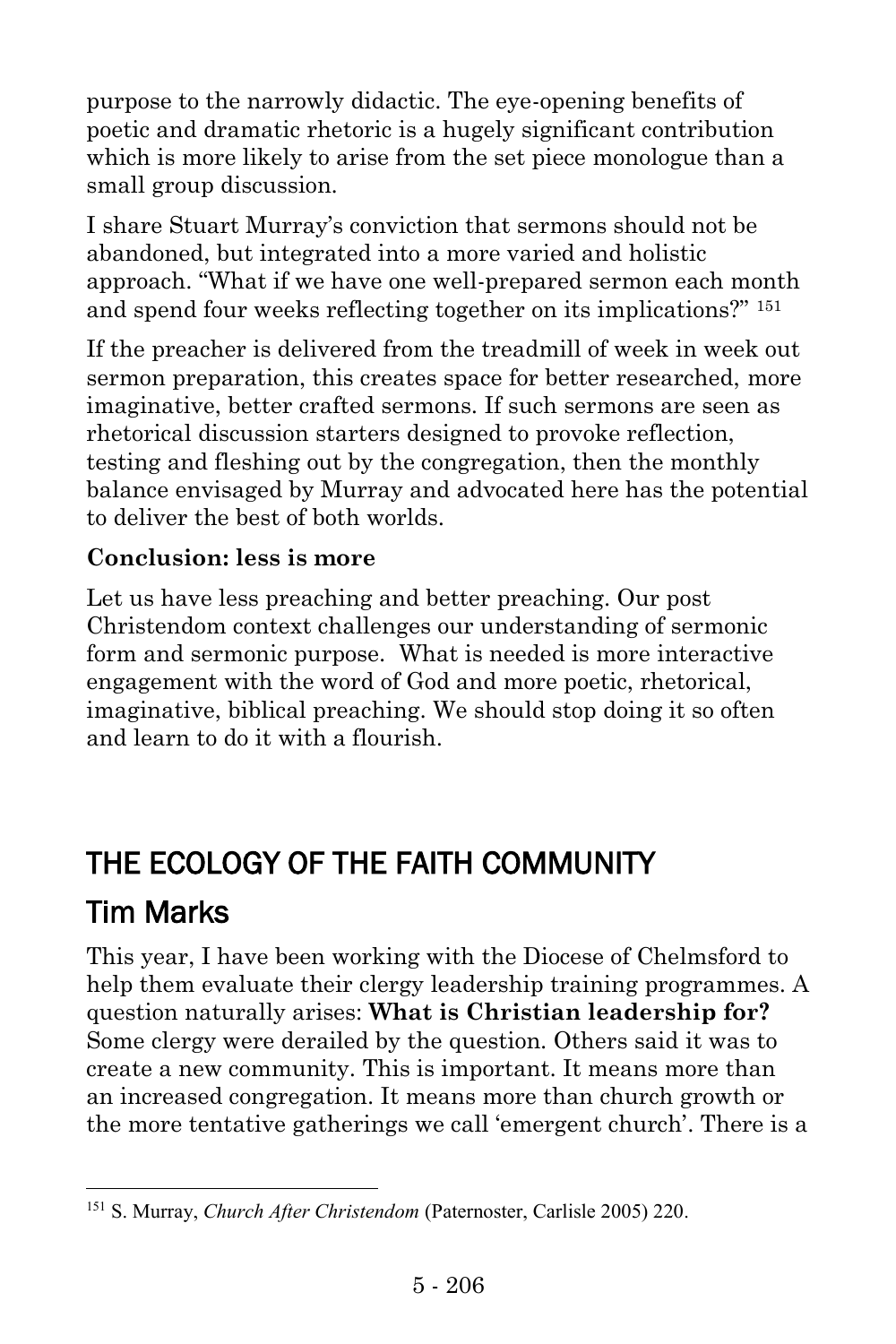permanence, a stability about a community. Something earthed, something rooted.

So how is Christian faith community built? What are the tell tale signs that indicate that this faith community is in a healthy place? Why is belonging to, being formed by and contributing to faith community essential rather than optional. This seems increasingly important to me to answer, as one who, after moving from the front of the church in 1996, found being a congregational member at the back of the church suffocatingly boring, and left for a while in favour of a more individual journey.

I remember the impact of two faith communities on me, after being brought up in both the nonconformist and Anglican traditions, but seeing no more than church going. I remember the close knit, curious, praying and supportive missionary community in the Charles Johnson Memorial Hospital in Nqutu, Zululand in the late 1960s. I had not encountered this solidarity, this demand and this seriousness before. It was profoundly shaking. I understood that I did not understand the Christian faith. And I remember as a Bible College student standing to sing "Eternal light, eternal light" in a small chapel in Birkenhead and being caught up by 100 Christians seeing what they sang. I knew they did because I saw it too. I had not known that believing and faithful singing could create an internal landscape, vast and joyful.

I understand more and more that trying to live a life of faithful trust in Jesus Christ today, almost smothered by the capacity of post modernity to stifle serious questions, is almost unbearably difficult. I feel I hardly know what it means to be a Christian. It's like forgetting the sun during those days of low cloud. Sometimes, when mist hangs low in Malvern, we climb through it on the great hill and burst out into sunshine at the top of the Beacon. According to Walsh and Middleton, "Christianity as lived in faithfulness always requires discernment of and serious struggle with our particular cultural context". 152

For those of us at the point of ministry where the faith journey has been over many decades, the context has changed enormously: Post Christendom; postmodernity; affluenza; climate change.

 $\overline{a}$ 

<sup>152</sup> *Truth Is Stranger than It Used to Be*.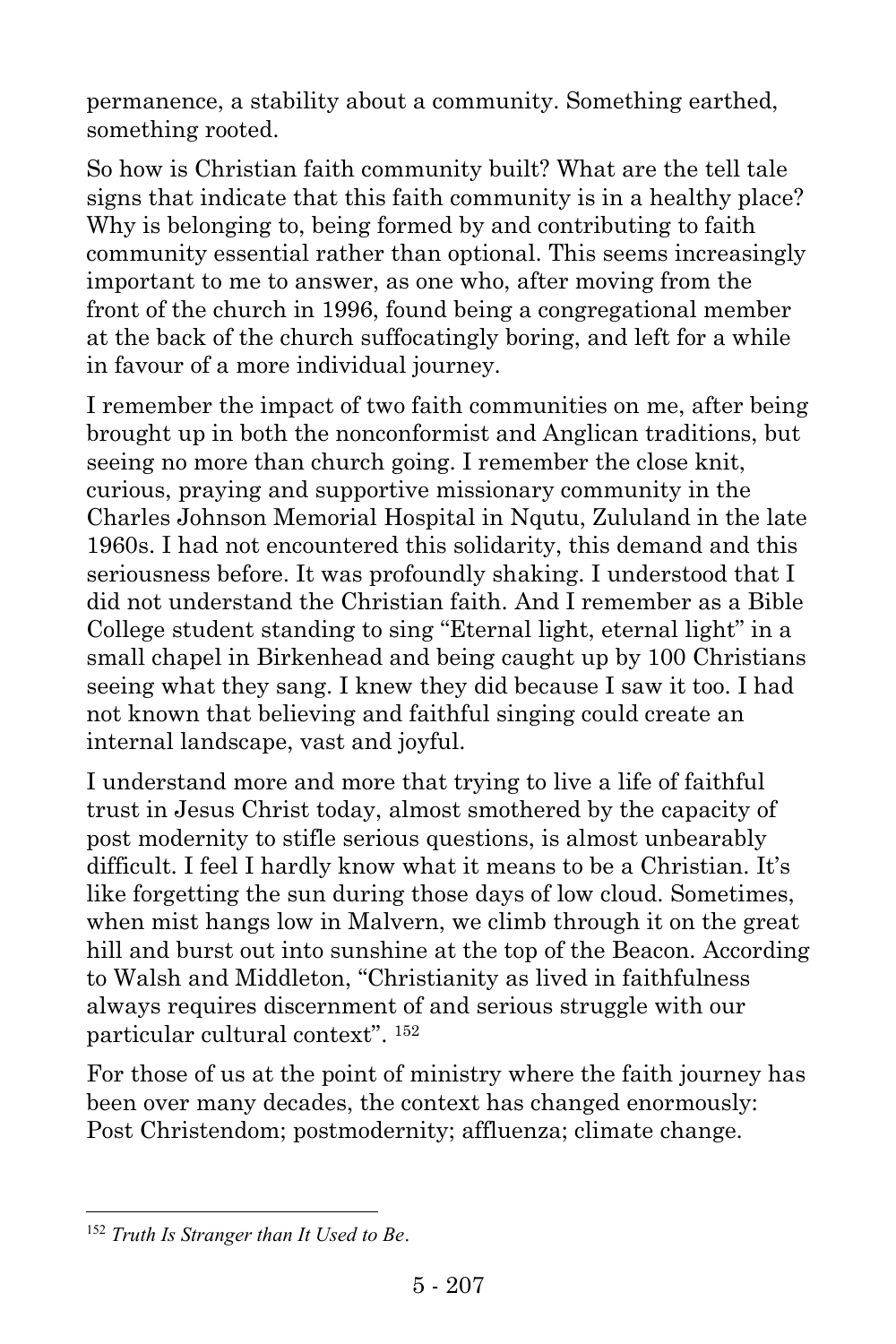As a theological tutor in the 80s, I was passionate about exploring the vast range of thought and experience in Christian spirituality. Some of us tried to pioneer retreats, courses, experiments of lived depth. An ex-student of Moorlands Bible College introduced himself to me as having been at my 'Catholic appreciation classes'. Now it seems common place. Vast outpourings of literature on prayer and silence and learning to be spiritual have occurred. Now I worry about narcissism: me and my precious soul; me and my MBTI, my Enneagram number and my signal strengths; me and my personal narrative so ephemeral I need to stick self-defining buttons all over my personal journal. I sound like a grumpy old man, even a cranky cleric, but I don't deride all this. I'm just scared it gets subverted into something different from hearing the voice that says, "Choose you this day whom you will serve".

I have started to think once more about the necessity of being formed as a Christian by a community. What is Christian leadership for, both ordained and non-ordained? It is to create a faith community that has the power to enable to us to live thankfully, with faith and hope and love, subversively, tellingly, in a spiritual wasteland, in which, as we offer the wholeness of our lives to God regularly, we do so together with those who make a similar high risk gamble and we are shaped by their testimony.

A critic might say, "No big deal, Tim. You started off a Congregationalist, wandered away amongst the Anglicans and have latterly rediscovered the congregational principle again. Congratulations, but no big deal." Well, there is a bit more. Brueggemann warned us in the 1980s that, in postmodernity, all church belonging would be 'intentional'. Jackson Carrol, in *God's Potters* says that in the States there is a convergence in all denominations towards a *de facto* congregationalism based not on church polity, but consumerism. This is not what I'm talking about. I'm talking about ministry being a job, blue collar stuff (as Eugene Peterson calls it). The job is to build communities who raise questions, live different, look odd maybe and don't care. If that is the case, then much that passes for ministerial formation is worse than useless. We don't know much about doing this within the Anglican community. Within postmodernity, having a personal spiritual journey, practising meditation, believing in angels, hoping for miracles, going on a retreat with a personal spiritual trainer or a life skills coach, spending huge sums on going to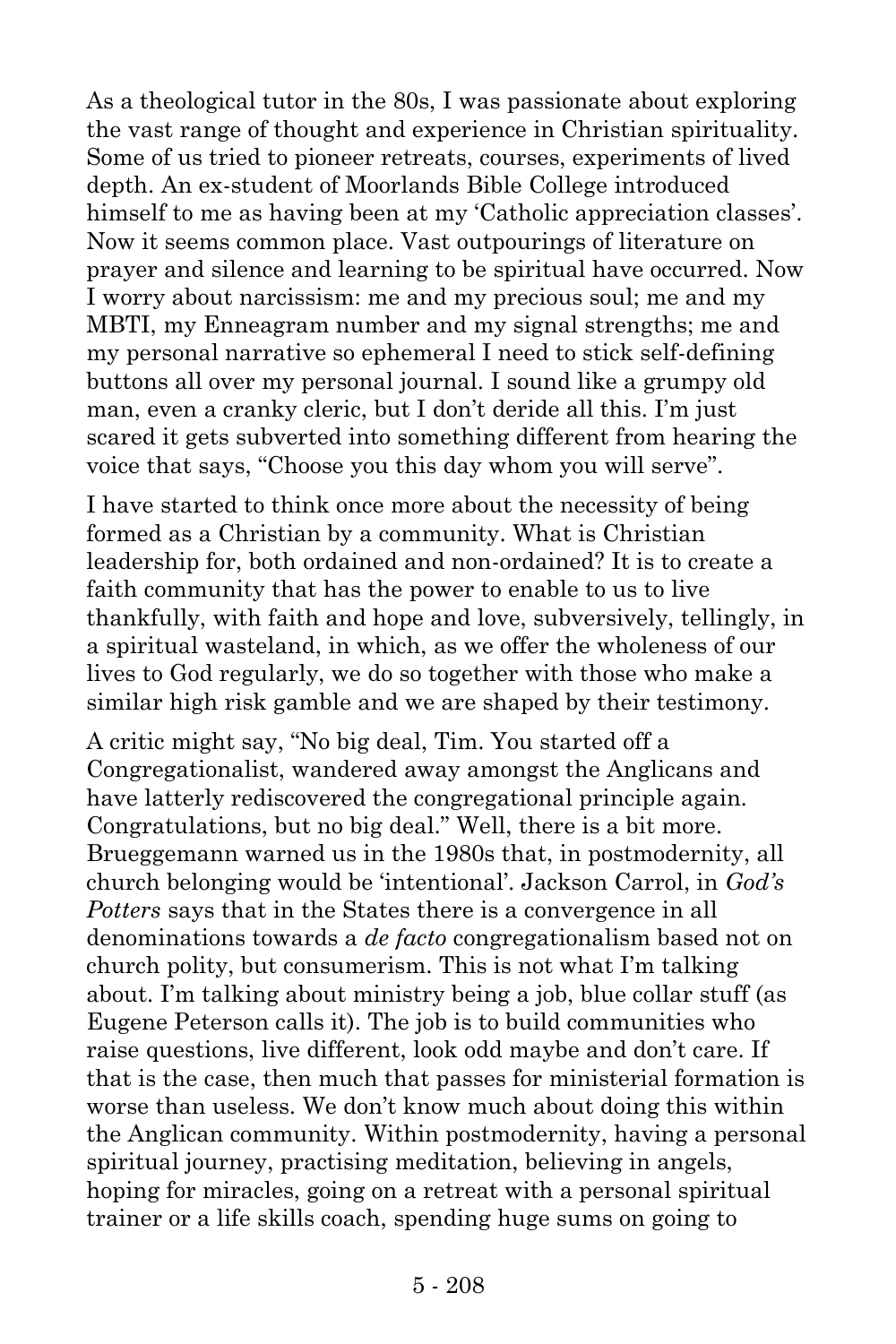Toronto or Dharamsala, doesn't raise more than a ripple of interest. It's healthier than smoking weed, man. It's your choice.

For a Christian this is not trivial or wrong or mistaken. There are two dangers for us. The first is that a scary and wonderful exploration has been turned into a risk averse commodity, compliant to Health and Safety regulations. The second is that all this stuff is a means, not an end. The end is the witness to and obedient service of the dangerous and amazing resurrected Christ in a living faith community. Individual lives make a difference, but not the difference faithful, earthed community makes. Faithful community is like marram grass. Once rooted, and the restless, sterile sand stops blowing around, dunes build, birds, frogs, insects move in. Life happens. A new ecology starts.

So here's a cheer for the writers who put together *Practising Our Faith*. The writers took up a thought that Craig Dystra lays out in *Growing in the Life of Faith*. The challenge is that the fullness of what it means to be Christian, to be formed and shaped and honed into Christ-likeness, happens best in community. More than that, it is in such a community there will be certain practices. Dystra suggests fourteen distinct practices, but the team of writers hone them down to twelve. "Christian practices are things Christian people do together over time in response to and in the light of God's active presence for the life of the world". <sup>153</sup>

They address fundamental needs and conditions through concrete human acts. They show us how our daily lives are tangled up with the things God is doing in the world. They are beautiful and nonesoteric. In healthy Christian faith communities, we honour the body and reverence the physical. We share hospitality and learn to welcome the stranger. We are ecologically sensitive, treating the planet as our home, our household. We are different - we say yes and no. We keep Sabbath, protecting times of being, thanking, receiving the amazing YES of God. We are people who bear and share a testimony to the covenant love of God. We strive to discern the will of the Lord and make strategic plans. We work at community building, shaping life together. We are people of extraordinary forgiveness. We bring our wounds to God and each other that together we may find healing of body and mind and soul. It

 $\overline{a}$ 

<sup>153</sup> Dorothy Bass in *Practising our Faith* (Jossey Bass) 5.